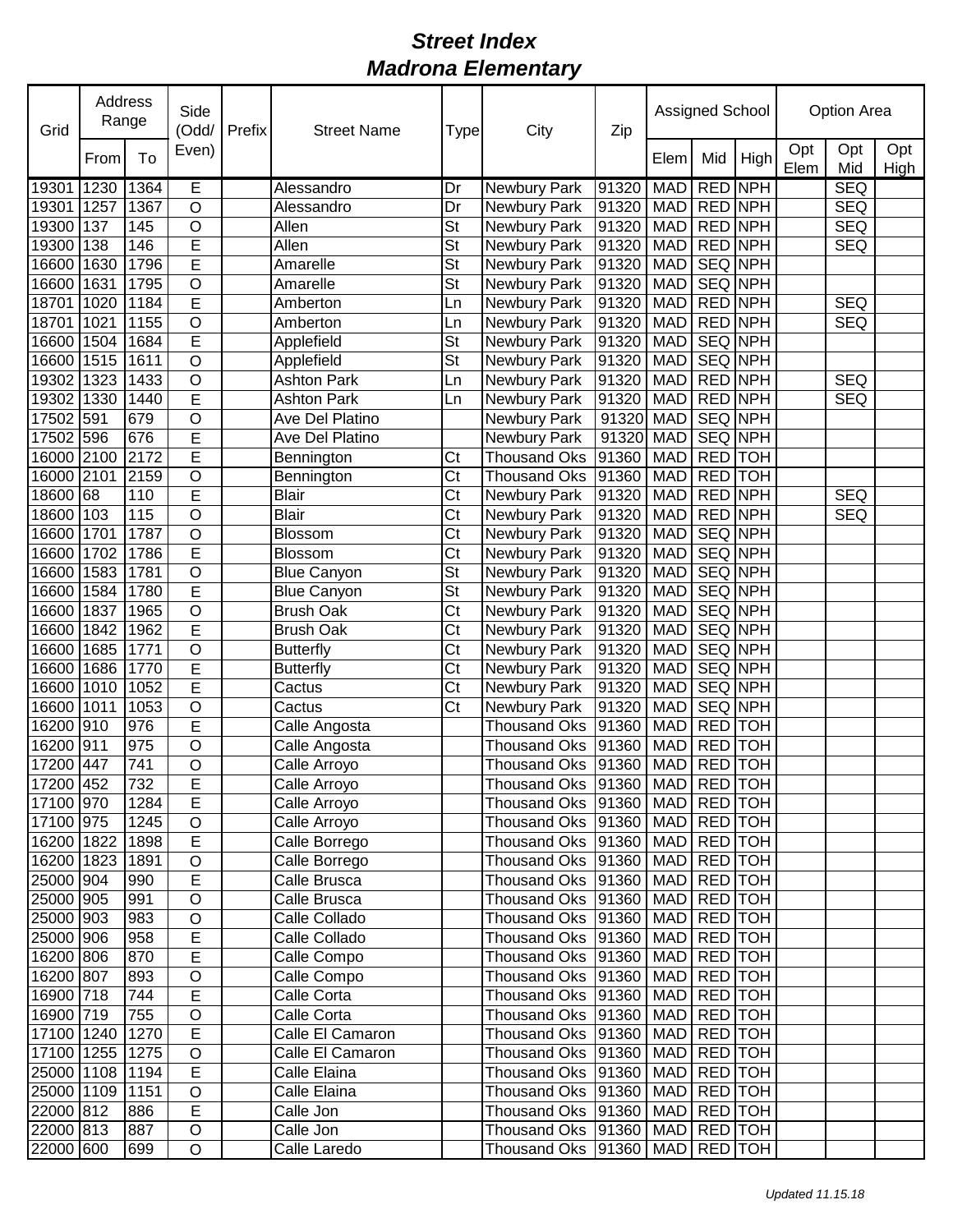| Grid            | Address<br>Range | Side<br>(Odd/ | <b>Prefix</b>      | <b>Street Name</b> | Type              | City | Zip                                    |       | Assigned School |                | <b>Option Area</b> |             |            |             |
|-----------------|------------------|---------------|--------------------|--------------------|-------------------|------|----------------------------------------|-------|-----------------|----------------|--------------------|-------------|------------|-------------|
|                 | From             | To            | Even)              |                    |                   |      |                                        |       | Elem            | Mid            | High               | Opt<br>Elem | Opt<br>Mid | Opt<br>High |
| 22000           | 600              | 699           | E                  |                    | Calle Laredo      |      | <b>Thousand Oks</b>                    | 91360 | <b>MAD</b>      | RED TOH        |                    |             |            |             |
| 17200 700       |                  | 899           | $\overline{O}$     |                    | Calle Laredo      |      | <b>Thousand Oks</b>                    | 91360 | <b>MAD</b>      | RED TOH        |                    |             |            |             |
| 17200           | 700              | 899           | E                  |                    | Calle Laredo      |      | <b>Thousand Oks</b>                    | 91360 | <b>MAD</b>      | RED TOH        |                    |             |            |             |
| 17100           | 1222             | 1286          | $\overline{E}$     |                    | Calle Las Casas   |      | <b>Thousand Oks</b>                    | 91360 | <b>MAD</b>      | RED TOH        |                    |             |            |             |
| 17100           | 1225             | 1251          | O                  |                    | Calle Las Casas   |      | <b>Thousand Oks</b>                    | 91360 | <b>MAD</b>      | RED TOH        |                    |             |            |             |
| 16900           | 922              | 1120          | E                  |                    | Calle Las Trancas |      | <b>Thousand Oks</b>                    | 91360 | <b>MAD</b>      | RED TOH        |                    |             |            |             |
| 16900 933       |                  | 1121          | $\circ$            |                    | Calle Las Trancas |      | <b>Thousand Oks</b>                    | 91360 | <b>MAD</b>      | RED TOH        |                    |             |            |             |
| 16200 1133      |                  | 1297          | $\circ$            |                    | Calle Las Trancas |      | <b>Thousand Oks</b>                    | 91360 | <b>MAD</b>      | RED TOH        |                    |             |            |             |
| 16200 1162      |                  | 1388          | E                  |                    | Calle Las Trancas |      | <b>Thousand Oks</b>                    | 91360 | <b>MAD</b>      | <b>RED</b> TOH |                    |             |            |             |
| 16900 670       |                  | 776           | E                  |                    | Calle Mandarinas  |      | <b>Thousand Oks</b>                    | 91360 | <b>MAD</b>      | <b>RED</b> TOH |                    |             |            |             |
| 16900 693       |                  | 777           | $\circ$            |                    | Calle Mandarinas  |      | <b>Thousand Oks</b>                    | 91360 | <b>MAD</b>      | <b>RED</b> TOH |                    |             |            |             |
| 17100 731       |                  | 973           | $\circ$            |                    | Calle Pecos       |      | <b>Thousand Oks</b>                    | 91360 | <b>MAD</b>      | RED TOH        |                    |             |            |             |
| 17100 734       |                  | 946           | Ē                  |                    | Calle Pecos       |      | <b>Thousand Oks</b>                    | 91360 | <b>MAD</b>      | <b>RED</b> TOH |                    |             |            |             |
| 25000 1001      |                  | 1089          | $\circ$            |                    | Calle Pecos       |      | <b>Thousand Oks</b>                    | 91360 | <b>MAD</b>      | <b>RED</b> TOH |                    |             |            |             |
| 25000           | 1002             | 1186          | E                  |                    | Calle Pecos       |      | <b>Thousand Oks</b>                    | 91360 | <b>MAD</b>      | <b>RED</b> TOH |                    |             |            |             |
| 16900           | 1202             | 1390          | $\overline{E}$     |                    | Calle Pecos       |      | <b>Thousand Oks</b>                    | 91360 | <b>MAD</b>      | <b>RED</b> TOH |                    |             |            |             |
| 16900           | 1209             | 1377          | $\overline{\rm o}$ |                    | Calle Pecos       |      | <b>Thousand Oks</b>                    | 91360 | <b>MAD</b>      | <b>RED</b> TOH |                    |             |            |             |
| 16200           | 1820             | 1890          | E                  |                    | Calle Petaluma    |      | <b>Thousand Oks</b>                    | 91360 | <b>MAD</b>      | RED TOH        |                    |             |            |             |
| 16200           | 1821             | 1891          | $\overline{\rm o}$ |                    | Calle Petaluma    |      | <b>Thousand Oks</b>                    | 91360 | <b>MAD</b>      | RED TOH        |                    |             |            |             |
| 16200 912       |                  | 986           | E                  |                    | Calle Plantador   |      | <b>Thousand Oks</b>                    | 91360 | <b>MAD</b>      | RED TOH        |                    |             |            |             |
| 16200 913       |                  | 987           | $\circ$            |                    | Calle Plantador   |      | <b>Thousand Oks</b>                    | 91360 | <b>MAD</b>      | RED TOH        |                    |             |            |             |
| 25000 1008      |                  | 1090          | E                  |                    | Calle Rey         |      | <b>Thousand Oks</b>                    | 91360 | <b>MAD</b>      | RED TOH        |                    |             |            |             |
| 16300 1810      |                  | 2086          | E                  |                    | Calle Salto       |      | <b>Thousand Oks</b>                    | 91360 | <b>MAD</b>      | RED TOH        |                    |             |            |             |
| 16300           | 1811             | 2087          | $\circ$            |                    | Calle Salto       |      | <b>Thousand Oks</b>                    | 91360 | <b>MAD</b>      | RED TOH        |                    |             |            |             |
| 22000 512       |                  | 786           | E                  |                    | Calle Sequoia     |      | <b>Thousand Oks</b>                    | 91360 | <b>MAD</b>      | RED TOH        |                    |             |            |             |
| 22000 513       |                  | 787           | O                  |                    | Calle Sequoia     |      | <b>Thousand Oks</b>                    | 91360 | <b>MAD</b>      | <b>RED</b> TOH |                    |             |            |             |
| 17200 440       |                  | 788           | E                  |                    | Calle Yucca       |      | Thousand Oks                           | 91360 | <b>MAD</b>      | <b>RED</b> TOH |                    |             |            |             |
| 17200           | 441              | 781           | $\overline{O}$     |                    | Calle Yucca       |      | <b>Thousand Oks</b>                    | 91360 | <b>MAD</b>      | RED TOH        |                    |             |            |             |
| 24400 841       |                  | 865           | O                  |                    | Calle Yucca       |      | Thousand Oks                           | 91360 | <b>MAD</b>      | RED TOH        |                    |             |            |             |
| 24400 842       |                  | 886           | Ē                  |                    | Calle Yucca       |      | Thousand Oks                           | 91360 | <b>MAD</b>      | <b>RED</b> TOH |                    |             |            |             |
| 16900 923       |                  | 1233          | O                  |                    | Calle Yucca       |      | Thousand Oks 91360                     |       | MAD RED TOH     |                |                    |             |            |             |
| 16900 934       |                  | 1246          | Ē                  |                    | Calle Yucca       |      | Thousand Oks 91360 MAD RED TOH         |       |                 |                |                    |             |            |             |
| 16200 1264      |                  | 1998          | E                  |                    | Calle Yucca       |      | Thousand Oks  91360   MAD   RED   TOH  |       |                 |                |                    |             |            |             |
| 16200 1447      |                  | 1851          | O                  |                    | Calle Yucca       |      | Thousand Oks  91360   MAD   RED   TOH  |       |                 |                |                    |             |            |             |
| 16300 2004 2064 |                  |               | E                  |                    | Calle Yucca       |      | Thousand Oks  91360   MAD   RED   TOH  |       |                 |                |                    |             |            |             |
| 16300 2015 2077 |                  |               | $\mathsf O$        |                    | Calle Yucca       |      | Thousand Oks   91360                   |       | MAD RED TOH     |                |                    |             |            |             |
| 16300 1306      |                  | 1384          | $\overline{E}$     |                    | Camino Cristobal  |      | Thousand Oks 91360                     |       | MAD RED TOH     |                |                    |             |            |             |
| 16300 1329      |                  | 1387          | O                  |                    | Camino Cristobal  |      | Thousand Oks   91360                   |       | MAD RED TOH     |                |                    |             |            |             |
| 17000 667       |                  | 691           | $\mathsf O$        |                    | Camino Dos Rios   |      | Thousand Oks 91360                     |       | MAD RED TOH     |                |                    |             |            |             |
| 16900 735       |                  | 831           | $\mathsf O$        |                    | Camino Dos Rios   |      | Thousand Oks 91360                     |       | MAD RED TOH     |                |                    |             |            |             |
| 16900 742       |                  | 884           | E                  |                    | Camino Dos Rios   |      | Thousand Oks 91360                     |       | <b>MAD</b>      | RED TOH        |                    |             |            |             |
| 25000 908       |                  | 1142          | $\overline{E}$     |                    | Camino Dos Rios   |      | Thousand Oks   91360                   |       | <b>MAD</b>      | RED TOH        |                    |             |            |             |
| 25000 949       |                  | 1201          | $\mathsf O$        |                    | Camino Dos Rios   |      | Thousand Oks 91360                     |       | MAD             | RED TOH        |                    |             |            |             |
| 17200 726       |                  | 738           | $\overline{E}$     |                    | Camino Durango    |      | Thousand Oks   91360                   |       | MAD RED TOH     |                |                    |             |            |             |
| 17200 737       |                  | 751           | $\mathsf O$        |                    | Camino Durango    |      | Thousand Oks   91360                   |       | MAD RED TOH     |                |                    |             |            |             |
| 17100 836       |                  | 870           | E                  |                    | Camino El Carrizo |      | Thousand Oks   91360                   |       | MAD RED TOH     |                |                    |             |            |             |
| 17100 837       |                  | 889           | $\circ$            |                    | Camino El Carrizo |      | Thousand Oks   91360                   |       | MAD RED TOH     |                |                    |             |            |             |
| 17200 801       |                  | 801           | $\mathsf O$        |                    | Camino Flores     |      | Thousand Oks   91360                   |       | MAD RED TOH     |                |                    |             |            |             |
| 17200 801       |                  | 801           | E                  |                    | Camino Flores     |      | Thousand Oks 91360                     |       | MAD RED TOH     |                |                    |             |            |             |
| 17200 801       |                  | 830           | O                  |                    | Camino Flores     |      | Thousand Oks   91360                   |       | MAD RED TOH     |                |                    |             |            |             |
| 17200 801       |                  | 830           | E                  |                    | Camino Flores     |      | Thousand Oks   91360   MAD   RED   TOH |       |                 |                |                    |             |            |             |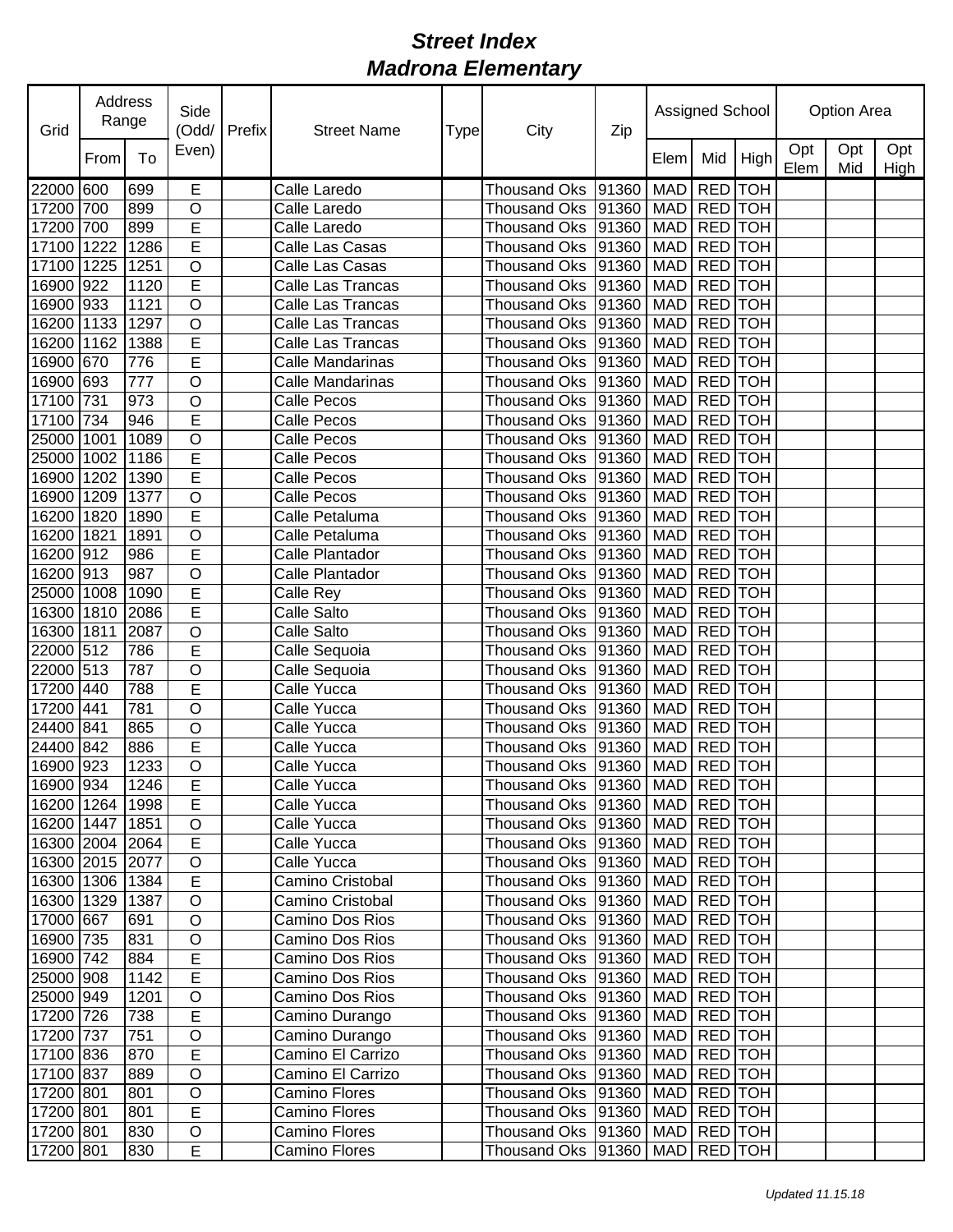| Grid       | <b>Address</b><br>Range |      | Side<br>(Odd/           | Prefix | <b>Street Name</b>   | Type | City                           | Zip   |               | Assigned School |         | <b>Option Area</b> |            |             |  |
|------------|-------------------------|------|-------------------------|--------|----------------------|------|--------------------------------|-------|---------------|-----------------|---------|--------------------|------------|-------------|--|
|            | From                    | To   | Even)                   |        |                      |      |                                |       | Elem          | Mid             | High    | Opt<br>Elem        | Opt<br>Mid | Opt<br>High |  |
| 24400      | 850                     | 850  | O                       |        | <b>Camino Flores</b> |      | <b>Thousand Oks</b>            | 91360 | <b>MAD</b>    | <b>RED</b> TOH  |         |                    |            |             |  |
| 24400      | 850                     | 850  | E                       |        | Camino Flores        |      | <b>Thousand Oks</b>            | 91360 | <b>MAD</b>    | RED TOH         |         |                    |            |             |  |
| 17200      | 851                     | 852  | $\overline{O}$          |        | <b>Camino Flores</b> |      | <b>Thousand Oks</b>            | 91360 | <b>MAD</b>    | RED TOH         |         |                    |            |             |  |
| 17200      | 851                     | 852  | E                       |        | Camino Flores        |      | <b>Thousand Oks</b>            | 91360 | <b>MAD</b>    | RED TOH         |         |                    |            |             |  |
| 24400      | 853                     | 867  | O                       |        | <b>Camino Flores</b> |      | <b>Thousand Oks</b>            | 91360 | <b>MAD</b>    | RED TOH         |         |                    |            |             |  |
| 24400      | 853                     | 867  | E                       |        | <b>Camino Flores</b> |      | <b>Thousand Oks</b>            | 91360 | <b>MAD</b>    | RED TOH         |         |                    |            |             |  |
| 17200      | 868                     | 868  | O                       |        | <b>Camino Flores</b> |      | <b>Thousand Oks</b>            | 91360 | <b>MAD</b>    | RED TOH         |         |                    |            |             |  |
| 17200      | 868                     | 868  | E                       |        | <b>Camino Flores</b> |      | <b>Thousand Oks</b>            | 91360 | <b>MAD</b>    | RED TOH         |         |                    |            |             |  |
| 24400      | 869                     | 889  | O                       |        | <b>Camino Flores</b> |      | <b>Thousand Oks</b>            | 91360 | <b>MAD</b>    | RED TOH         |         |                    |            |             |  |
| 24400      | 869                     | 889  | E                       |        | <b>Camino Flores</b> |      | <b>Thousand Oks</b>            | 91360 | <b>MAD</b>    | <b>RED</b> TOH  |         |                    |            |             |  |
| 17200      | 890                     | 890  | O                       |        | <b>Camino Flores</b> |      | <b>Thousand Oks</b>            | 91360 | <b>MAD</b>    | <b>RED</b> TOH  |         |                    |            |             |  |
| 17200      | 890                     | 890  | E                       |        | <b>Camino Flores</b> |      | <b>Thousand Oks</b>            | 91360 | <b>MAD</b>    | <b>RED</b> TOH  |         |                    |            |             |  |
| 24400      | 891                     | 899  | O                       |        | <b>Camino Flores</b> |      | <b>Thousand Oks</b>            | 91360 | <b>MAD</b>    | RED TOH         |         |                    |            |             |  |
| 24400      | 891                     | 899  | Ē                       |        | <b>Camino Flores</b> |      | <b>Thousand Oks</b>            | 91360 | <b>MAD</b>    | <b>RED</b> TOH  |         |                    |            |             |  |
| 16900      | 900                     | 1249 | $\circ$                 |        | <b>Camino Flores</b> |      | <b>Thousand Oks</b>            | 91360 | <b>MAD</b>    | <b>RED</b> TOH  |         |                    |            |             |  |
| 16900      | 900                     | 1249 | Ē                       |        | <b>Camino Flores</b> |      | <b>Thousand Oks</b>            | 91360 | <b>MAD</b>    | <b>RED</b> TOH  |         |                    |            |             |  |
| 16900      | 745                     | 769  | O                       |        | Camino Las Conchas   |      | <b>Thousand Oks</b>            | 91360 | <b>MAD</b>    | <b>RED</b> TOH  |         |                    |            |             |  |
| 16900      | 750                     | 762  | E                       |        | Camino Las Conchas   |      | <b>Thousand Oks</b>            | 91360 | <b>MAD</b>    | RED TOH         |         |                    |            |             |  |
| 17200      | 930                     | 938  | E                       |        | Camino Madera        |      | <b>Thousand Oks</b>            | 91360 | <b>MAD</b>    | RED TOH         |         |                    |            |             |  |
| 17200      | 931                     | 931  | $\overline{O}$          |        | Camino Madera        |      | Thousand Oks                   | 91360 | <b>MAD</b>    | RED TOH         |         |                    |            |             |  |
| 17000      | 1007                    | 1079 | O                       |        | Camino Magenta       |      | <b>Thousand Oks</b>            | 91360 | <b>MAD</b>    | RED TOH         |         |                    |            |             |  |
| 17000      | 1020                    | 1092 | E                       |        | Camino Magenta       |      | <b>Thousand Oks</b>            | 91360 | <b>MAD</b>    | RED TOH         |         |                    |            |             |  |
| 16900      | 1105                    | 1553 | $\circ$                 |        | Camino Magenta       |      | <b>Thousand Oks</b>            | 91360 | <b>MAD</b>    | RED TOH         |         |                    |            |             |  |
| 16900      | 1110                    | 1430 | E                       |        | Camino Magenta       |      | <b>Thousand Oks</b>            | 91360 | <b>MAD</b>    | RED TOH         |         |                    |            |             |  |
| 17000      | 573                     | 663  | O                       |        | Camino Manzanas      |      | <b>Thousand Oks</b>            | 91360 | <b>MAD</b>    | RED TOH         |         |                    |            |             |  |
| 17000      | 588                     | 686  | E                       |        | Camino Manzanas      |      | <b>Thousand Oks</b>            | 91360 | <b>MAD</b>    | RED TOH         |         |                    |            |             |  |
| 16900      | 690                     | 776  | E                       |        | Camino Manzanas      |      | <b>Thousand Oks</b>            | 91360 | <b>MAD</b>    | <b>RED</b> TOH  |         |                    |            |             |  |
| 16900      | 691                     | 777  | O                       |        | Camino Manzanas      |      | <b>Thousand Oks</b>            | 91360 | <b>MAD</b>    | <b>RED</b> TOH  |         |                    |            |             |  |
| 16900      | 610                     | 620  | E                       |        | Camino Roberto       |      | <b>Thousand Oks</b>            | 91360 | <b>MAD</b>    | <b>RED</b> TOH  |         |                    |            |             |  |
| 16900      | 613                     | 633  | O                       |        | Camino Roberto       |      | <b>Thousand Oks</b>            | 91360 | <b>MAD</b>    | RED TOH         |         |                    |            |             |  |
| 17000 636  |                         | 668  | E                       |        | Camino Rojo          |      | Thousand Oks 91360             |       | MAD RED TOH   |                 |         |                    |            |             |  |
| 17000 637  |                         | 661  | $\overline{\mathsf{o}}$ |        | Camino Rojo          |      | Thousand Oks 91360 MAD RED TOH |       |               |                 |         |                    |            |             |  |
| 17200 742  |                         | 792  | E                       |        | Camino Santos Reyes  |      | Thousand Oks   91360           |       | MAD RED TOH   |                 |         |                    |            |             |  |
| 17200 781  |                         | 835  | O                       |        | Camino Santos Reyes  |      | <b>Thousand Oks</b>            | 91360 | MAD           | RED TOH         |         |                    |            |             |  |
| 17200 751  |                         | 751  | O                       |        | Camino Valles        |      | <b>Thousand Oks</b>            | 91360 | MAD           |                 | RED TOH |                    |            |             |  |
| 17200 752  |                         | 756  | E                       |        | Camino Valles        |      | Thousand Oks                   | 91360 | <b>MAD</b>    | RED TOH         |         |                    |            |             |  |
| 17000 602  |                         | 692  | E                       |        | Camino Verde         |      | Thousand Oks                   | 91360 | MAD           | RED TOH         |         |                    |            |             |  |
| 17000 603  |                         | 679  | O                       |        | Camino Verde         |      | Thousand Oks                   | 91360 | MAD RED TOH   |                 |         |                    |            |             |  |
| 17400 388  |                         | 620  | E                       |        | Canyon Vista         | Dr   | Newbury Park                   | 91320 | MAD           | RED TOH         |         |                    |            |             |  |
| 17400 477  |                         | 611  | $\mathsf O$             |        | Canyon Vista         | Dr   | Newbury Park                   | 91320 | MAD RED TOH   |                 |         |                    |            |             |  |
| 19300 117  |                         | 131  | O                       |        | Charla               | Ct   | Newbury Park                   | 91320 | <b>MAD</b>    | RED NPH         |         |                    | <b>SEQ</b> |             |  |
| 19300 118  |                         | 130  | E                       |        | Charla               | Ct   | Newbury Park                   | 91320 | <b>MAD</b>    | <b>RED NPH</b>  |         |                    | <b>SEQ</b> |             |  |
| 16100 1601 |                         | 1685 | $\mathsf O$             |        | Chilco               | Ct   | <b>Thousand Oks</b>            | 91360 | <b>MAD</b>    | RED TOH         |         |                    |            |             |  |
| 16100 1606 |                         | 1678 | E                       |        | Chilco               | Ct   | <b>Thousand Oks</b>            | 91360 | <b>MAD</b>    | RED TOH         |         |                    |            |             |  |
| 17400 484  |                         | 636  | E                       |        | Citation             |      | Way Newbury Park               | 91320 | MAD           | RED TOH         |         |                    |            |             |  |
| 17400 505  |                         | 637  | $\circ$                 |        | Citation             |      | Way Newbury Park               | 91320 | <b>MAD</b>    | <b>RED</b> TOH  |         |                    |            |             |  |
| 16000 1927 |                         | 1963 | $\circ$                 |        | Darkwood             | Cir  | <b>Thousand Oks</b>            | 91360 | <b>MAD</b>    | RED TOH         |         |                    |            |             |  |
| 18600      | 167                     | 191  | O                       |        | Daybreak             | Cir  | Newbury Park                   | 91320 | MAD RED NPH   |                 |         |                    | <b>SEQ</b> |             |  |
| 18600 168  |                         | 180  | $\overline{\mathsf{E}}$ |        | Daybreak             | Cir  | Newbury Park                   | 91320 | MAD RED NPH   |                 |         |                    | <b>SEQ</b> |             |  |
| 16600 1112 |                         | 1398 | E                       |        | Del Verde            | Ct   | Newbury Park                   | 91320 | <b>MAD</b>    | SEQ NPH         |         |                    |            |             |  |
| 16600 1115 |                         | 1399 | O                       |        | Del Verde            | Ct   | Newbury Park                   | 91320 | MAD   SEQ NPH |                 |         |                    |            |             |  |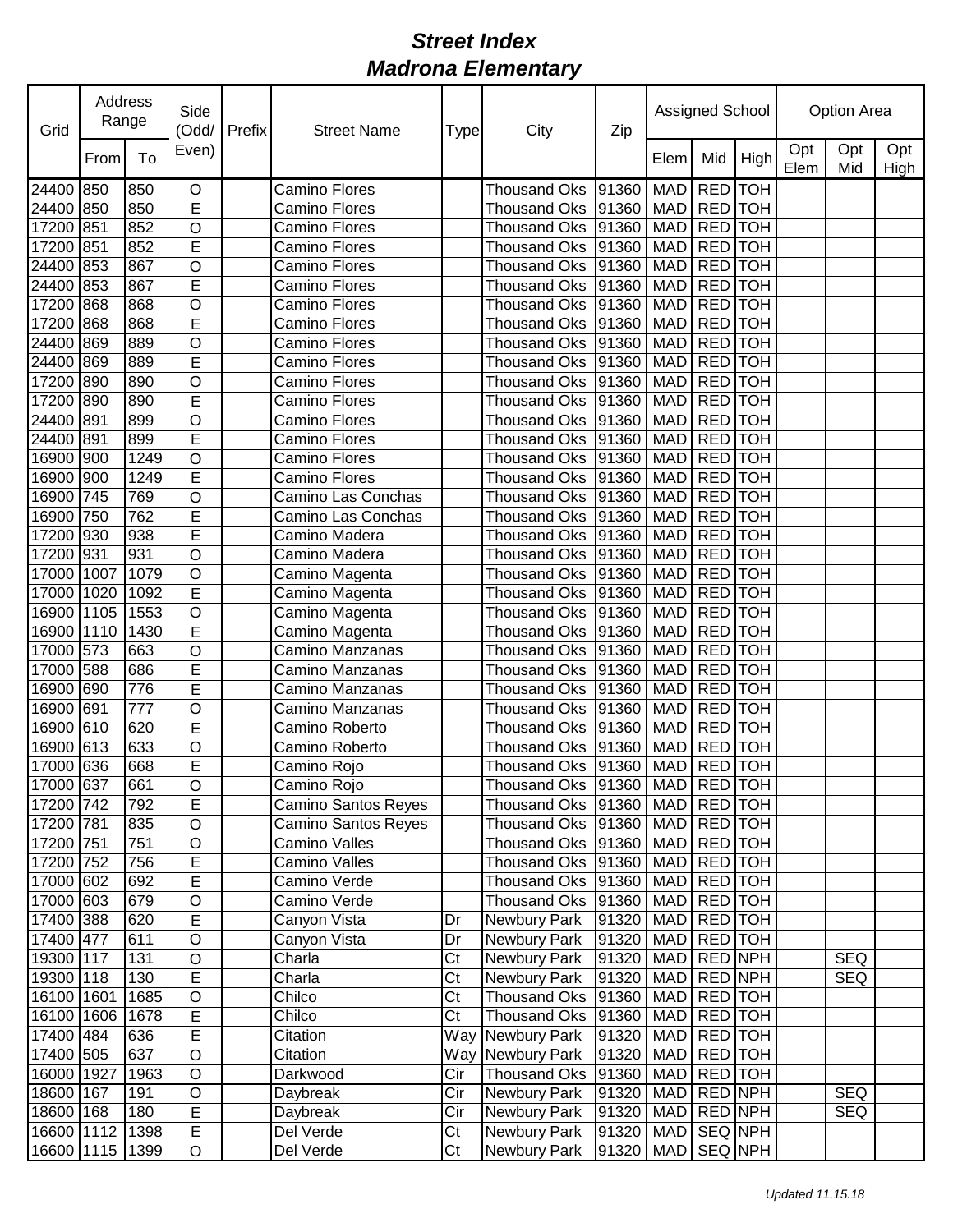| Grid            | Address<br>Range |      | Side<br>(Odd/           | Prefix | <b>Street Name</b>  | Type                     | City                | Zip                   |             | Assigned School |                | <b>Option Area</b> |            |             |
|-----------------|------------------|------|-------------------------|--------|---------------------|--------------------------|---------------------|-----------------------|-------------|-----------------|----------------|--------------------|------------|-------------|
|                 | From             | To   | Even)                   |        |                     |                          |                     |                       | Elem        | Mid             | High           | Opt<br>Elem        | Opt<br>Mid | Opt<br>High |
| 19300 58        |                  | 88   | Е                       |        | Farland             | <b>St</b>                | Newbury Park        | 91320                 | <b>MAD</b>  |                 | RED NPH        |                    | <b>SEQ</b> |             |
| 19300 59        |                  | 87   | O                       |        | Farland             | St                       | Newbury Park        | 91320                 | <b>MAD</b>  |                 | RED NPH        |                    | <b>SEQ</b> |             |
| 19300           | 233              | 257  | $\overline{O}$          |        | Farland             | <b>St</b>                | Newbury Park        | 91320                 | <b>MAD</b>  |                 | RED NPH        |                    | <b>SEQ</b> |             |
| 19300           | 234              | 254  | E                       |        | Farland             | St                       | Newbury Park        | 91320                 | <b>MAD</b>  |                 | RED NPH        |                    | <b>SEQ</b> |             |
| 16600           | 1371             | 1431 | $\overline{O}$          |        | Feather Hill        | Ct                       | Newbury Park        | 91320                 | <b>MAD</b>  |                 | SEQ NPH        |                    |            |             |
| 16600           | 1372             | 1432 | E                       |        | <b>Feather Hill</b> | Ct                       | Newbury Park        | 91320                 | <b>MAD</b>  | SEQ NPH         |                |                    |            |             |
| 16000           | 1900             | 2008 | E                       |        | Ferndale            | PI                       | <b>Thousand Oks</b> | 91360                 | <b>MAD</b>  | RED TOH         |                |                    |            |             |
| 16000           | 1907             | 2007 | O                       |        | Ferndale            | PI                       | <b>Thousand Oks</b> | 91360                 | <b>MAD</b>  | RED TOH         |                |                    |            |             |
| 16600           | 1601             | 1895 | $\circ$                 |        | Fox Springs         | Cir                      | Newbury Park        | 91320                 | <b>MAD</b>  |                 | <b>SEQ NPH</b> |                    |            |             |
| 16600           | 1614             | 1826 | E                       |        | Fox Springs         | Cir                      | Newbury Park        | 91320                 | <b>MAD</b>  | <b>SEQ NPH</b>  |                |                    |            |             |
| 16600           | 1400             | 1448 | E                       |        | Geyser              | C <sub>t</sub>           | Newbury Park        | 91320                 | <b>MAD</b>  |                 | <b>SEQ NPH</b> |                    |            |             |
| 16600           | 1411             | 1449 | $\circ$                 |        | Geyser              | Ct                       | Newbury Park        | 91320                 | <b>MAD</b>  |                 | <b>SEQ NPH</b> |                    |            |             |
| 18600           | 100              | 336  | E                       |        | Giant Oak           | Ave                      | Newbury Park        | 91320                 | <b>MAD</b>  | RED NPH         |                |                    | <b>SEQ</b> |             |
| 18600           | 101              | 355  | O                       |        | Giant Oak           | Ave                      | Newbury Park        | 91320                 | <b>MAD</b>  | RED NPH         |                |                    | <b>SEQ</b> |             |
| 19300           | 146              | 158  | E                       |        | Gina                | C <sub>t</sub>           | Newbury Park        | 91320                 | <b>MAD</b>  | RED NPH         |                |                    | <b>SEQ</b> |             |
| 19300           | 147              | 159  | O                       |        | Gina                | Ct                       | Newbury Park        | 91320                 | <b>MAD</b>  | RED NPH         |                |                    | <b>SEQ</b> |             |
| 16600           | 1620             | 1696 | $\overline{E}$          |        | Glider              | Ct                       | Newbury Park        | 91320                 | <b>MAD</b>  |                 | <b>SEQ NPH</b> |                    |            |             |
| 16600           | 1621             | 1685 | $\overline{O}$          |        | Glider              | Ct                       | Newbury Park        | 91320                 | <b>MAD</b>  |                 | SEQ NPH        |                    |            |             |
| 16600           | 1800             | 1830 | E                       |        | Golden Oak          | $\overline{\mathsf{St}}$ | Newbury Park        | 91320                 | <b>MAD</b>  |                 | SEQ NPH        |                    |            |             |
| 16600           | 1801             | 1829 | $\overline{O}$          |        | Golden Oak          | $\overline{\mathsf{St}}$ | Newbury Park        | 91320                 | <b>MAD</b>  |                 | SEQ NPH        |                    |            |             |
| 16000           | 2052             | 2100 | E                       |        | <b>Hartwick</b>     | Cir                      | <b>Thousand Oks</b> | 91360                 | <b>MAD</b>  | RED TOH         |                |                    |            |             |
| 16000 2055      |                  | 2091 | O                       |        | Hartwick            | Cir                      | <b>Thousand Oks</b> | 91360                 | <b>MAD</b>  | RED TOH         |                |                    |            |             |
| 16600           | 1875             | 1939 | O                       |        | Hidden Oak          | Ct                       | Newbury Park        | 91320                 | <b>MAD</b>  | <b>SEQ NPH</b>  |                |                    |            |             |
| 16600           | 1904             | 1920 | E                       |        | <b>Hidden Oak</b>   | Ct                       | Newbury Park        | 91320                 | <b>MAD</b>  | <b>SEQ NPH</b>  |                |                    |            |             |
| 17400           | 1200             | 1499 | O                       | W      | Hillcrest           | Dr                       | Newbury Park        | 91320                 | <b>MAD</b>  | RED TOH         |                |                    |            |             |
| 17400           | 1200             | 1499 | E                       | W      | <b>Hillcrest</b>    | Dr                       | Newbury Park        | 91320                 | <b>MAD</b>  |                 | RED TOH        |                    |            |             |
| 16000 2065      |                  | 2077 | $\circ$                 |        | Hopewell            | Ct                       | <b>Thousand Oks</b> | 91360                 | <b>MAD</b>  |                 | <b>RED</b> TOH |                    |            |             |
| 16000 2080      |                  | 2084 | E                       |        | Hopewell            | Ct                       | <b>Thousand Oks</b> | 91360                 | <b>MAD</b>  |                 | <b>RED</b> TOH |                    |            |             |
| 17400 500       |                  | 508  | E                       |        | Horizon             | Ln                       | Newbury Park        | 91320                 | <b>MAD</b>  | RED TOH         |                |                    |            |             |
| 16600 982       |                  | 998  | E                       |        | Javelin             | Ct                       | Newbury Park        | 91320                 | <b>MAD</b>  | <b>SEQ NPH</b>  |                |                    |            |             |
| 16600 983       |                  | 991  | $\circ$                 |        | Javelin             | C <sub>t</sub>           | Newbury Park        | 91320                 | MAD         | SEQ NPH         |                |                    |            |             |
| 19300 89        |                  | 101  | $\overline{\mathsf{o}}$ |        | Jeanine             | $\overline{\text{C}t}$   | <b>Newbury Park</b> | 91320 MAD RED NPH     |             |                 |                |                    | SEQ        |             |
| 19300 90        |                  | 102  | E                       |        | Jeanine             | Ct                       | Newbury Park        | 91320   MAD   RED NPH |             |                 |                |                    | <b>SEQ</b> |             |
| 17200 507       |                  | 597  | O                       |        | Kalinda             | PI                       | Thousand Oks        | 91360                 | <b>MAD</b>  |                 | RED TOH        |                    |            |             |
| 16000 2028 2070 |                  |      | $\overline{E}$          |        | Kirtland            | Cir                      | Thousand Oks        | 91360                 | <b>MAD</b>  |                 | RED TOH        |                    |            |             |
| 16000 2037 2059 |                  |      | $\circ$                 |        | Kirtland            | Cir                      | Thousand Oks        | 91360                 | MAD         |                 | RED TOH        |                    |            |             |
| 16000 2161      |                  | 2185 | $\circ$                 |        | Ladycliff           | Cir                      | <b>Thousand Oks</b> | 91360                 | <b>MAD</b>  |                 | RED TOH        |                    |            |             |
| 16000 2162 2198 |                  |      | $\overline{E}$          |        | Ladycliff           | Cir                      | <b>Thousand Oks</b> | 91360                 | MAD RED TOH |                 |                |                    |            |             |
| 16000 1601      |                  | 1615 | $\mathsf O$             |        | Lancaster           | Cir                      | <b>Thousand Oks</b> | 91360                 | MAD RED TOH |                 |                |                    |            |             |
| 16000 1602      |                  | 1626 | E                       |        | Lancaster           | Cir                      | <b>Thousand Oks</b> | 91360                 | MAD RED TOH |                 |                |                    |            |             |
| 18700 1010      |                  | 1056 | E                       |        | Larry               | Ct                       | Newbury Park        | 91320                 | MAD RED NPH |                 |                |                    | <b>SEQ</b> |             |
| 18700 1017      |                  | 1041 | $\mathsf O$             |        | Larry               | Ct                       | Newbury Park        | 91320                 | MAD         | <b>RED NPH</b>  |                |                    | <b>SEQ</b> |             |
| 16100 512       |                  | 690  | $\overline{\mathsf{E}}$ |        | Lautrec             | Ct                       | <b>Thousand Oks</b> | 91360                 | MAD         |                 | RED TOH        |                    |            |             |
| 16100 513       |                  | 691  | $\mathsf O$             |        | Lautrec             | Ct                       | <b>Thousand Oks</b> | 91360                 | MAD         |                 | RED TOH        |                    |            |             |
| 16000 501       |                  | 611  | $\circ$                 |        | Lotus               | Ave                      | Thousand Oks 91360  |                       | <b>MAD</b>  |                 | RED TOH        |                    |            |             |
| 16000 572       |                  | 610  | E                       |        | Lotus               | Ave                      | Thousand Oks 91360  |                       | MAD RED TOH |                 |                |                    |            |             |
| 22000 451       |                  | 899  | $\bigcirc$              |        | Lynn                | Rd                       | Thousand Oks 91360  |                       | MAD RED TOH |                 |                |                    |            |             |
| 17000 901       |                  | 1499 | $\mathsf O$             |        | Lynn                | Rd                       | <b>Thousand Oks</b> | 91360                 | MAD RED TOH |                 |                |                    |            |             |
| 19300 1101      |                  | 1399 | $\mathsf O$             | W      | Lynn                | Rd                       | Newbury Park        | 91320                 | MAD RED NPH |                 |                |                    | <b>SEQ</b> |             |
| 18600 1401      |                  | 1699 | $\mathsf O$             | W      | Lynn                | Rd                       | Newbury Park        | 91320                 | MAD RED NPH |                 |                |                    | <b>SEQ</b> |             |
| 16100 1501      |                  | 1899 | $\mathsf O$             |        | Lynn                | Rd                       | <b>Thousand Oks</b> | 91360                 | MAD RED TOH |                 |                |                    |            |             |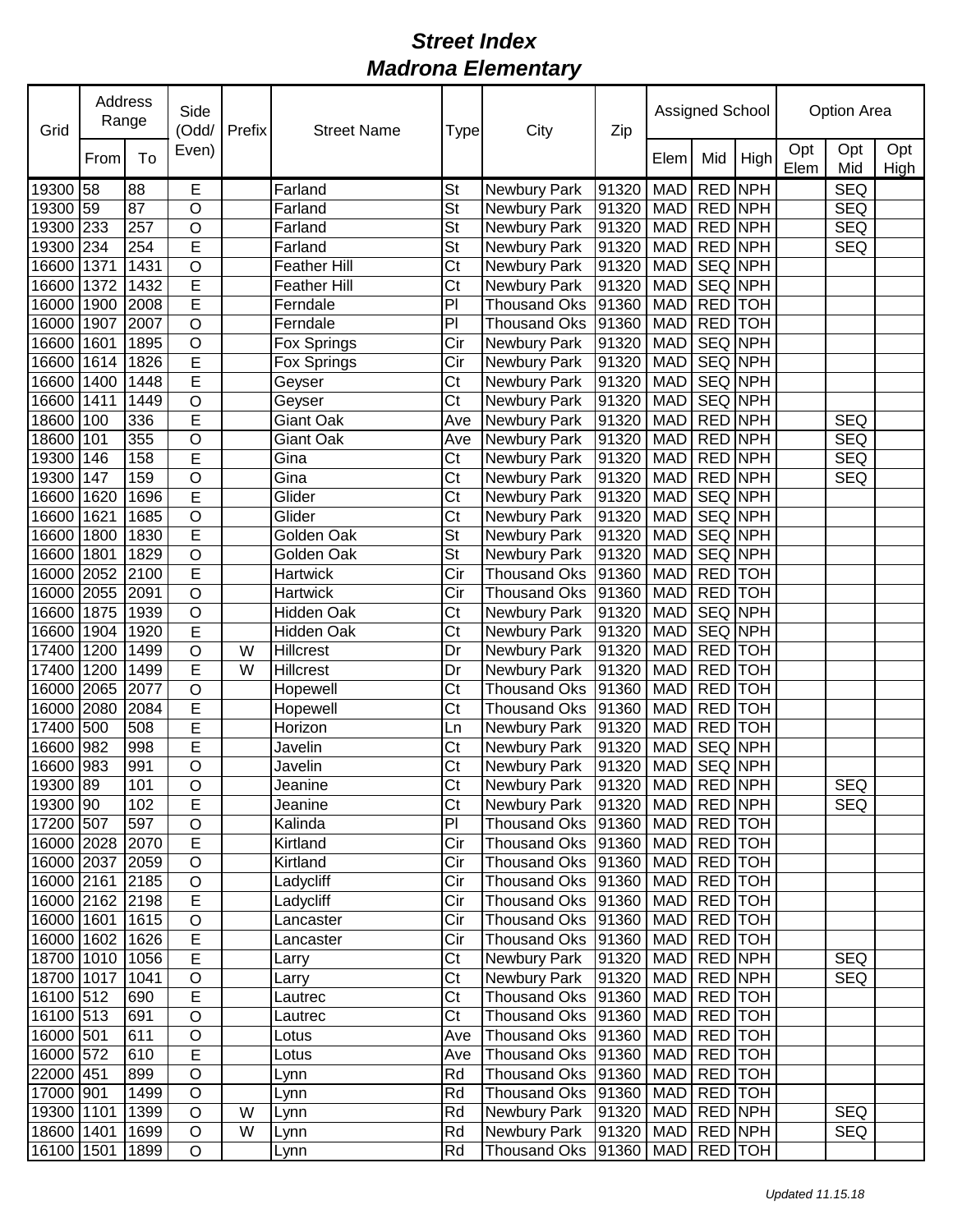| Grid       | Address<br>Range<br>To<br>From |                 | Side<br>(Odd/           | Prefix | <b>Street Name</b> | Type                     | City                | Zip                   |             | Assigned School |         | <b>Option Area</b> |            |             |  |
|------------|--------------------------------|-----------------|-------------------------|--------|--------------------|--------------------------|---------------------|-----------------------|-------------|-----------------|---------|--------------------|------------|-------------|--|
|            |                                |                 | Even)                   |        |                    |                          |                     |                       | Elem        | Mid             | High    | Opt<br>Elem        | Opt<br>Mid | Opt<br>High |  |
| 16000      | 1901                           | 2099            | O                       |        | Lynn               | Rd                       | <b>Thousand Oks</b> | 91360                 | <b>MAD</b>  | RED TOH         |         |                    |            |             |  |
| 16000 635  |                                | 1649            | O                       |        | Lynnmere           | Dr                       | <b>Thousand Oks</b> | 91360                 | <b>MAD</b>  | RED TOH         |         |                    |            |             |  |
| 16000      | 636                            | 1648            | $\overline{E}$          |        | _ynnmere           | Dr                       | <b>Thousand Oks</b> | 91360                 | <b>MAD</b>  | RED TOH         |         |                    |            |             |  |
| 16100      | 553                            | 685             | $\overline{O}$          |        | Lynwood            | <b>St</b>                | <b>Thousand Oks</b> | 91360                 | <b>MAD</b>  | RED TOH         |         |                    |            |             |  |
| 16100      | 554                            | 688             | E                       |        | Lynwood            | <b>St</b>                | <b>Thousand Oks</b> | 91360                 | <b>MAD</b>  | RED TOH         |         |                    |            |             |  |
| 19300      | 89                             | 231             | O                       |        | Madonna            | Ln                       | Newbury Park        | 91320                 | <b>MAD</b>  | RED NPH         |         |                    | <b>SEQ</b> |             |  |
| 19300 90   |                                | 232             | E                       |        | Madonna            | Ln                       | Newbury Park        | 91320                 | <b>MAD</b>  | RED NPH         |         |                    | <b>SEQ</b> |             |  |
| 16100      | 1300                           | 1899            | O                       |        | Marian             | Ave                      | <b>Thousand Oks</b> | 91360                 | <b>MAD</b>  | RED TOH         |         |                    |            |             |  |
| 16100      | 1300                           | 1899            | E                       |        | Marian             | Ave                      | <b>Thousand Oks</b> | 91360                 | <b>MAD</b>  | RED TOH         |         |                    |            |             |  |
| 16000      | 1900                           | 2099            | O                       |        | Marian             | Ave                      | <b>Thousand Oks</b> | 91360                 | <b>MAD</b>  | RED TOH         |         |                    |            |             |  |
| 16000      | 1900                           | 2099            | E                       |        | Marian             | Ave                      | <b>Thousand Oks</b> | 91360                 | <b>MAD</b>  | <b>RED</b> TOH  |         |                    |            |             |  |
| 16000      | 768                            | 792             | E                       |        | Maysville          | Cir                      | <b>Thousand Oks</b> | 91360                 | <b>MAD</b>  | <b>RED</b> TOH  |         |                    |            |             |  |
| 18600      | 1607                           | 1653            | $\circ$                 |        | Meadowglen         | Ct                       | Newbury Park        | 91320                 | <b>MAD</b>  | <b>RED NPH</b>  |         |                    | <b>SEQ</b> |             |  |
| 18600      | 1612                           | 1660            | E                       |        | Meadowglen         | Ct                       | Newbury Park        | 91320                 | <b>MAD</b>  | <b>RED NPH</b>  |         |                    | <b>SEQ</b> |             |  |
| 16000      | 1965                           | 1977            | $\overline{\rm o}$      |        | Millville          | $\overline{\text{C}t}$   | <b>Thousand Oks</b> | 91360                 | <b>MAD</b>  | RED TOH         |         |                    |            |             |  |
| 16000      | 1968                           | 1992            | $\overline{E}$          |        | Millville          | Ct                       | <b>Thousand Oks</b> | 91360                 | <b>MAD</b>  | <b>RED</b> TOH  |         |                    |            |             |  |
| 16000      | 2325                           | 2433            | $\circ$                 |        | Moberly            | Ct                       | <b>Thousand Oks</b> | 91360                 | <b>MAD</b>  | <b>RED</b> TOH  |         |                    |            |             |  |
| 16000      | 2350                           | 2432            | E                       |        | Moberly            | Ct                       | <b>Thousand Oks</b> | 91360                 | <b>MAD</b>  | <b>RED</b> TOH  |         |                    |            |             |  |
| 24400      | 716                            | 748             | E                       |        | Morelia            | Ct                       | <b>Thousand Oks</b> | 91360                 | <b>MAD</b>  | RED TOH         |         |                    |            |             |  |
| 24400      | 743                            | 743             | O                       |        | Morelia            | Ct                       | <b>Thousand Oks</b> | 91360                 | <b>MAD</b>  | RED TOH         |         |                    |            |             |  |
| 18701      | 1000                           | 1094            | $\overline{\mathsf{E}}$ |        | Mountain Oak       | PI                       |                     | 91320                 | <b>MAD</b>  | RED NPH         |         |                    | <b>SEQ</b> |             |  |
|            |                                |                 |                         |        |                    |                          | Newbury Park        |                       |             |                 |         |                    |            |             |  |
| 18701      | 1039                           | 1051            | O                       |        | Mountain Oak       | PI                       | Newbury Park        | 91320                 | <b>MAD</b>  | RED NPH         |         |                    | <b>SEQ</b> |             |  |
| 18700      | 1000                           | 1399            | O                       |        | Newbury            | Rd                       | Newbury Park        | 91320                 | <b>MAD</b>  | RED NPH         |         |                    | <b>SEQ</b> |             |  |
| 18700      | 1000                           | 1399            | E                       |        | Newbury            | Rd                       | Newbury Park        | 91320                 | <b>MAD</b>  | RED NPH         |         |                    | <b>SEQ</b> |             |  |
| 18600      | 1400                           | 1699            | $\circ$                 |        | Newbury            | Rd                       | Newbury Park        | 91320                 | <b>MAD</b>  | RED NPH         |         |                    | <b>SEQ</b> |             |  |
| 18600      | 1400                           | 1558            | E                       |        | Newbury            | Rd                       | Newbury Park        | 91320                 | <b>MAD</b>  | RED NPH         |         |                    | <b>SEQ</b> |             |  |
| 18600      | 1562                           | 1698            | E                       |        | Newbury            | Rd                       | Newbury Park        | 91320                 | <b>MAD</b>  | RED NPH         |         |                    | <b>SEQ</b> |             |  |
| 18700 284  |                                | 366             | E                       |        | Newbury Vista      | Ln                       | Newbury Park        | 91320                 | <b>MAD</b>  | SEQ NPH         |         |                    |            |             |  |
| 18700 285  |                                | 365             | $\overline{O}$          |        | Newbury Vista      | Ln                       | Newbury Park        | 91320                 | <b>MAD</b>  | SEQ NPH         |         |                    |            |             |  |
| 16600      | 1300                           | 1440            | E                       |        | Oak Trail          | <b>St</b>                | Newbury Park        | 91320                 | <b>MAD</b>  | <b>SEQ NPH</b>  |         |                    |            |             |  |
| 16600 1355 |                                | 1427            | $\circ$                 |        | Oak Trail          | <b>St</b>                | Newbury Park        | 91320                 | MAD         | SEQ NPH         |         |                    |            |             |  |
| 19300 1    |                                | 269             | $\overline{O}$          |        | Ortega             | $\overline{\mathsf{Dr}}$ | Newbury Park        | 91320 MAD RED NPH     |             |                 |         |                    | <b>SEQ</b> |             |  |
| 19300 2    |                                | 268             | E                       |        | Ortega             | Dr                       | Newbury Park        | 91320   MAD   RED NPH |             |                 |         |                    | <b>SEQ</b> |             |  |
| 18701 1012 |                                | 1180            | E                       |        | Pan                | Ct                       | Newbury Park        | 91320                 | MAD RED NPH |                 |         |                    | <b>SEQ</b> |             |  |
| 18701 1057 |                                | 1177            | $\mathsf O$             |        | Pan                | Ct                       | Newbury Park        | 91320                 | <b>MAD</b>  | RED NPH         |         |                    | <b>SEQ</b> |             |  |
| 17200 805  |                                | 855             | $\circ$                 |        | Paseo Del Robledo  |                          | <b>Thousand Oks</b> | 91360                 | MAD         | RED TOH         |         |                    |            |             |  |
| 17502 595  |                                | 679             | $\circ$                 |        | Paseo Esmeralda    |                          | Newbury Park        | 91320 MAD             |             |                 | SEQ NPH |                    |            |             |  |
| 17502 596  |                                | 682             | E                       |        | Paseo Esmeralda    |                          | Newbury Park        | 91320 MAD             |             | SEQ NPH         |         |                    |            |             |  |
| 17300 499  |                                | 627             | $\mathsf O$             |        | Paseo Grande       |                          | Newbury Park        | 91320                 | <b>MAD</b>  | RED TOH         |         |                    |            |             |  |
| 17300 504  |                                | 592             | $\overline{E}$          |        | Paseo Grande       |                          | Newbury Park        | 91320                 | MAD RED TOH |                 |         |                    |            |             |  |
| 17300 614  |                                | 702             | E                       |        | Paseo Vista        |                          | Newbury Park        | 91320                 | MAD         | RED TOH         |         |                    |            |             |  |
| 17300 651  |                                | 695             | $\mathsf O$             |        | Paseo Vista        |                          | Newbury Park        | 91320                 | MAD         | RED TOH         |         |                    |            |             |  |
| 19300 136  |                                | 166             | E                       |        | Phyllis            |                          | Newbury Park        | 91320                 | MAD         | <b>RED NPH</b>  |         |                    | <b>SEQ</b> |             |  |
| 19300 167  |                                | 167             | $\overline{O}$          |        | Phyllis            |                          | Newbury Park        | 91320                 | MAD         | <b>RED NPH</b>  |         |                    | <b>SEQ</b> |             |  |
| 16600 1444 |                                | 1512            | $\overline{E}$          |        | Pine Creek         | Ct                       | Newbury Park        | 91320                 | <b>MAD</b>  | SEQ NPH         |         |                    |            |             |  |
| 16600 1497 |                                | 1513            | $\overline{O}$          |        | Pine Creek         | Ct                       | Newbury Park        | 91320                 | <b>MAD</b>  | SEQ NPH         |         |                    |            |             |  |
| 19300 25   |                                | 39              | O                       |        | Pringle            | Ct                       | Newbury Park        | 91320                 | <b>MAD</b>  | <b>RED NPH</b>  |         |                    | <b>SEQ</b> |             |  |
| 19300 26   |                                | $\overline{38}$ | E                       |        | Pringle            | Ct                       | Newbury Park        | 91320                 | MAD RED NPH |                 |         |                    | <b>SEQ</b> |             |  |
| 17200 750  |                                | 949             | $\mathsf O$             |        | Puesta Del Sol     |                          | Thousand Oks        | 91360                 | MAD RED TOH |                 |         |                    |            |             |  |
| 17200 784  |                                | 950             | E                       |        | Puesta Del Sol     |                          | <b>Thousand Oks</b> | 91360                 | MAD RED TOH |                 |         |                    |            |             |  |
| 16000 2250 |                                | 2296            | $\overline{E}$          |        | Queensland         | Ct                       | <b>Thousand Oks</b> | 91360                 | MAD RED TOH |                 |         |                    |            |             |  |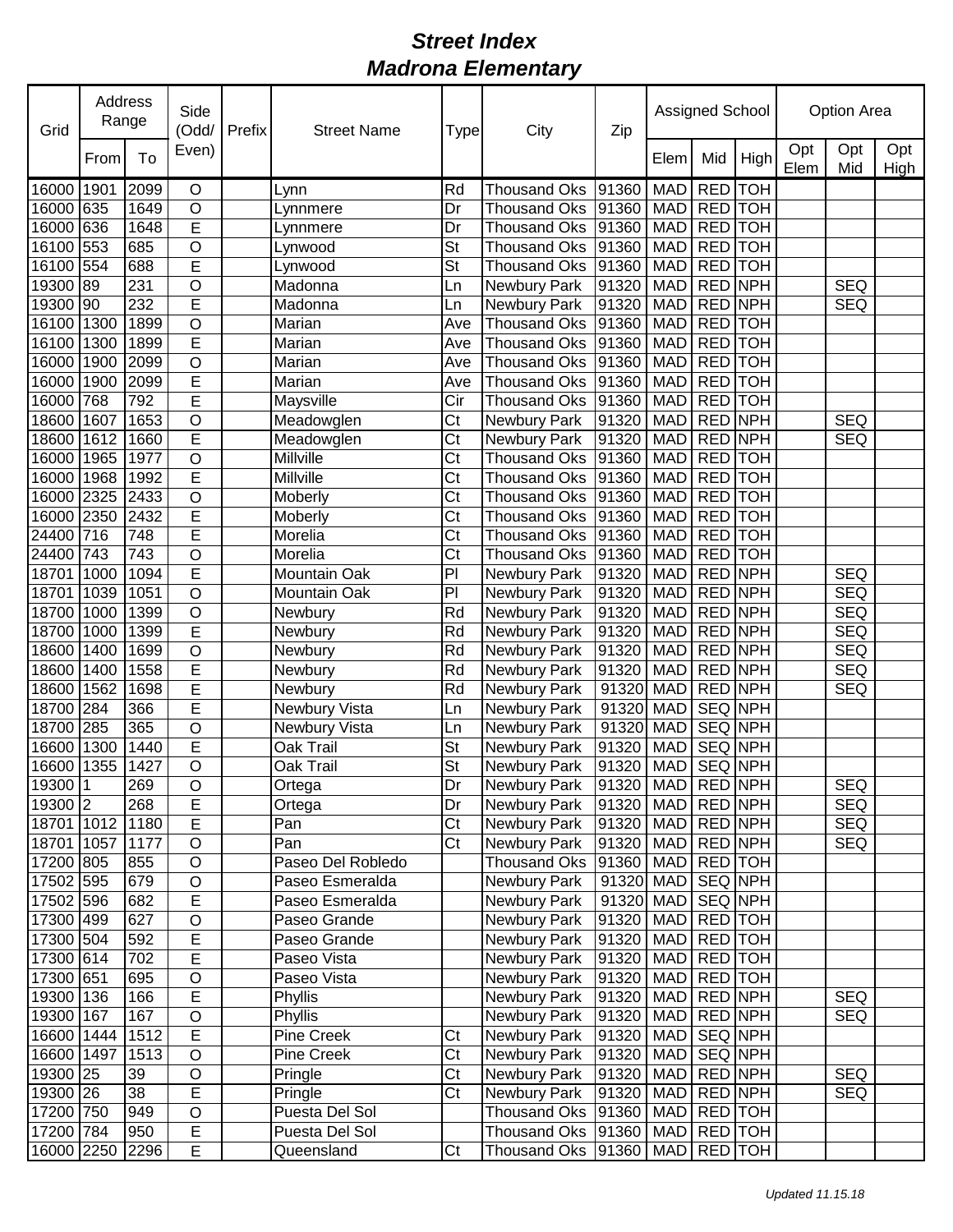| Grid            | Address<br>Range |                 | Side<br>(Odd/           | Prefix | <b>Street Name</b><br>Type |                          | City                 | Zip               | Assigned School |                |            | <b>Option Area</b> |            |             |
|-----------------|------------------|-----------------|-------------------------|--------|----------------------------|--------------------------|----------------------|-------------------|-----------------|----------------|------------|--------------------|------------|-------------|
|                 | From             | To              | Even)                   |        |                            |                          |                      |                   | Elem            | Mid            | High       | Opt<br>Elem        | Opt<br>Mid | Opt<br>High |
| 16000           | 2283             | 2283            | O                       |        | Queensland                 | Ct                       | <b>Thousand Oks</b>  | 91360             | <b>MAD</b>      | <b>RED</b>     | <b>TOH</b> |                    |            |             |
| 18700           | 1000             | 1146            | E                       |        | Ramona                     | Dr                       | <b>Newbury Park</b>  | 91320             | <b>MAD</b>      |                | RED NPH    |                    | <b>SEQ</b> |             |
| 18700           | 1001             | 1147            | $\overline{O}$          |        | Ramona                     | Dr                       | <b>Newbury Park</b>  | 91320             | <b>MAD</b>      | RED NPH        |            |                    | <b>SEQ</b> |             |
| 19301           | 1148             | 1462            | E                       |        | Ramona                     | Dr                       | Newbury Park         | 91320             | <b>MAD</b>      | RED NPH        |            |                    | <b>SEQ</b> |             |
| 19301           | 1149             | 1461            | O                       |        | Ramona                     | Dr                       | Newbury Park         | 91320             | <b>MAD</b>      | RED NPH        |            |                    | <b>SEQ</b> |             |
| 18700           | 1176             | 1178            | E                       |        | Ramona                     | Dr                       | Newbury Park         | 91320             | <b>MAD</b>      | <b>RED NPH</b> |            |                    | <b>SEQ</b> |             |
| 18700           | 1177             | 1179            | O                       |        | Ramona                     | Dr                       | Newbury Park         | 91320             | <b>MAD</b>      | <b>RED NPH</b> |            |                    | <b>SEQ</b> |             |
| 18600           | 1500             | 1698            | E                       |        | Ramona                     | Dr                       | Newbury Park         | 91320             | <b>MAD</b>      | <b>RED NPH</b> |            |                    | <b>SEQ</b> |             |
| 18600           | 1501             | 1699            | $\circ$                 |        | Ramona                     | Dr                       | Newbury Park         | 91320             | <b>MAD</b>      | <b>RED NPH</b> |            |                    | <b>SEQ</b> |             |
| 16000           | 1901             | 1989            | $\circ$                 |        | Ramsgate                   | Cir                      | <b>Thousand Oks</b>  | 91360             | <b>MAD</b>      | RED TOH        |            |                    |            |             |
| 16000           | 1934             | 1984            | E                       |        | Ramsgate                   | Cir                      | <b>Thousand Oks</b>  | 91360             | <b>MAD</b>      | <b>RED</b> TOH |            |                    |            |             |
| 16600 518       |                  | 1050            | E                       |        | Rancho Conejo              | <b>Blvd</b>              | Newbury Park         | 91320             | <b>MAD</b>      | <b>SEQ NPH</b> |            |                    |            |             |
| 19300           |                  | $\overline{23}$ | O                       |        | Robertson                  | Way                      | <b>Newbury Park</b>  | 91320             | <b>MAD</b>      | RED NPH        |            |                    | <b>SEQ</b> |             |
| 19300 2         |                  | $\overline{24}$ | E                       |        | Robertson                  | Way                      | Newbury Park         | 91320             | <b>MAD</b>      | RED NPH        |            |                    | <b>SEQ</b> |             |
| 16600           | 1780             | 1852            | E                       |        | <b>Rock Spring</b>         | <b>St</b>                | Newbury Park         | 91320             | <b>MAD</b>      | SEQ NPH        |            |                    |            |             |
| 16600           | 1781             | 1853            | O                       |        | Rock Spring                | $\overline{\mathsf{St}}$ | Newbury Park         | 91320             | <b>MAD</b>      | SEQ NPH        |            |                    |            |             |
| 16600           | 1780             | 1852            | $\overline{E}$          |        | Rock Springs               | $\overline{\mathsf{St}}$ | Newbury Park         | 91320             | <b>MAD</b>      | <b>SEQ NPH</b> |            |                    |            |             |
| 16600           | 1781             | 1853            | O                       |        | <b>Rock Springs</b>        | $\overline{\mathsf{St}}$ | Newbury Park         | 91320             | <b>MAD</b>      | <b>SEQ NPH</b> |            |                    |            |             |
| 17400           | 525              | 525             | O                       |        | <b>Rolling Meadow</b>      | Ct                       | Newbury Park         | 91320             | <b>MAD</b>      | RED TOH        |            |                    |            |             |
| 16600           | 1432             | 1560            | E                       |        | Sappanwood                 | Ave                      | Newbury Park         | 91320             | <b>MAD</b>      | SEQ NPH        |            |                    |            |             |
| 16600           | 1453             | 1493            | O                       |        | Sappanwood                 | Ave                      | Newbury Park         | 91320             | <b>MAD</b>      | <b>SEQ NPH</b> |            |                    |            |             |
| 16600           | 1360             | 1428            | E                       |        | Sapphire Dragon            | <b>St</b>                | Newbury Park         | 91320             | <b>MAD</b>      | <b>SEQ NPH</b> |            |                    |            |             |
| 16600           | 1361             | 1413            | $\circ$                 |        | Sapphire Dragon            | <b>St</b>                | Newbury Park         | 91320             | <b>MAD</b>      | SEQ NPH        |            |                    |            |             |
| 16000           | 2006             | 2024            | E                       |        | Simsbury                   | Ct                       | <b>Thousand Oks</b>  | 91360             | <b>MAD</b>      | RED TOH        |            |                    |            |             |
| 16000           | 2007             | 2021            | $\circ$                 |        | Simsbury                   | Ct                       | <b>Thousand Oks</b>  | 91360             | <b>MAD</b>      | RED TOH        |            |                    |            |             |
| 18600           | 1640             | 1696            | E                       |        | Spring Haven               | Ave                      | Newbury Park         | 91320             | <b>MAD</b>      | <b>RED NPH</b> |            |                    | <b>SEQ</b> |             |
| 18600           | 1651             | 1691            | $\circ$                 |        | <b>Spring Haven</b>        | Ave                      | Newbury Park         | 91320             | <b>MAD</b>      | RED NPH        |            |                    | <b>SEQ</b> |             |
| 19300           |                  | 53              | O                       |        | <b>St Charles</b>          | Ct                       | Newbury Park         | 91320             | <b>MAD</b>      | RED NPH        |            |                    | <b>SEQ</b> |             |
| 19300 2         |                  | 54              | Ē                       |        | <b>St Charles</b>          | Ct                       | Newbury Park         | 91320             | <b>MAD</b>      | RED NPH        |            |                    | <b>SEQ</b> |             |
| 19300           | 103              | 115             | O                       |        | St James                   | Ct                       | Newbury Park         | 91320             | <b>MAD</b>      | RED NPH        |            |                    | <b>SEQ</b> |             |
| 19300 104       |                  | 116             | E                       |        | St James                   | Ct                       | <b>Newbury Park</b>  | 91320             | MAD             | <b>RED NPH</b> |            |                    | <b>SEQ</b> |             |
| 19300 55        |                  | 65              | $\overline{\mathsf{o}}$ |        | St John                    | C <sub>t</sub>           | Newbury Park         | 91320 MAD RED NPH |                 |                |            |                    | SEQ        |             |
| 19300 56        |                  | 66              | E                       |        | St John                    | Ct                       | Newbury Park         | 91320   MAD       |                 | RED NPH        |            |                    | <b>SEQ</b> |             |
| 19300 77        |                  | 87              | O                       |        | St Stephen                 | Ct                       | Newbury Park         | 91320             | <b>MAD</b>      | RED NPH        |            |                    | <b>SEQ</b> |             |
| 19300 78        |                  | 88              | $\overline{E}$          |        | St Stephen                 | Ct                       | Newbury Park         | 91320             | MAD             |                | RED NPH    |                    | <b>SEQ</b> |             |
| 16000 685       |                  | 685             | $\overline{O}$          |        | Stetson                    | Ct                       | Thousand Oks         | 91360             | MAD             | RED TOH        |            |                    |            |             |
| 16000 692       |                  | 712             | E                       |        | Stetson                    | Ct                       | Thousand Oks         | 91360             | MAD             | RED TOH        |            |                    |            |             |
| 16000 2014      |                  | 2096            | $\overline{\mathsf{E}}$ |        | Stonehill                  | Cir                      | <b>Thousand Oks</b>  | 91360             | <b>MAD</b>      | <b>RED</b> TOH |            |                    |            |             |
| 16000 2019 2025 |                  |                 | $\mathsf O$             |        | Stonehill                  | Cir                      | <b>Thousand Oks</b>  | 91360             | MAD             |                | RED TOH    |                    |            |             |
| 16000 701       |                  | 727             | $\mathsf O$             |        | Sumter                     | Ct                       | <b>Thousand Oks</b>  | 91360             | <b>MAD</b>      | RED TOH        |            |                    |            |             |
| 18701 1001      |                  | 1037            | $\bigcirc$              |        | Sunset Oak                 | Cir                      | Newbury Park         | 91320             | <b>MAD</b>      | RED NPH        |            |                    | <b>SEQ</b> |             |
| 16000 2041      |                  | 2053            | $\bigcirc$              |        | Surrey                     | Ct                       | <b>Thousand Oks</b>  | 91360             | MAD             |                | RED TOH    |                    |            |             |
| 16000 2042      |                  | 2066            | E                       |        | Surrey                     | Ct                       | <b>Thousand Oks</b>  | 91360             | MAD             |                | RED TOH    |                    |            |             |
| 18600 1511      |                  | 1617            | $\bigcirc$              |        | Susan                      | Dr                       | Newbury Park         | 91320             | MAD             |                | RED NPH    |                    | <b>SEQ</b> |             |
| 19300 67        |                  | 75              | $\mathsf O$             |        | Suzanne                    | Ct                       | Newbury Park         | 91320             | <b>MAD</b>      | <b>RED NPH</b> |            |                    | <b>SEQ</b> |             |
| 19300 68        |                  | 76              | E                       |        | Suzanne                    | $\overline{\text{C}t}$   | Newbury Park         | 91320             | <b>MAD</b>      | RED NPH        |            |                    | <b>SEQ</b> |             |
| 19300 202       |                  | 210             | E                       |        | <b>Third</b>               | $\overline{\mathsf{St}}$ | Newbury Park         | 91320             | MAD RED NPH     |                |            |                    | <b>SEQ</b> |             |
| 19300 203       |                  | 211             | $\mathsf O$             |        | <b>Third</b>               | $\overline{\mathsf{St}}$ | Newbury Park         | 91320             | MAD RED NPH     |                |            |                    | <b>SEQ</b> |             |
| 16000 2045      |                  | 2093            | $\mathsf O$             |        | Tilbury                    | Ct                       | Thousand Oks         | 91360             | <b>MAD</b>      | RED TOH        |            |                    |            |             |
| 16000 2048 2084 |                  |                 | $\overline{E}$          |        | Tilbury                    | Ct                       | <b>Thousand Oks</b>  | 91360             | MAD             | RED TOH        |            |                    |            |             |
| 16000 2026 2098 |                  |                 | $\overline{E}$          |        | Truett                     | Cir                      | Thousand Oks   91360 |                   | <b>MAD</b>      | RED TOH        |            |                    |            |             |